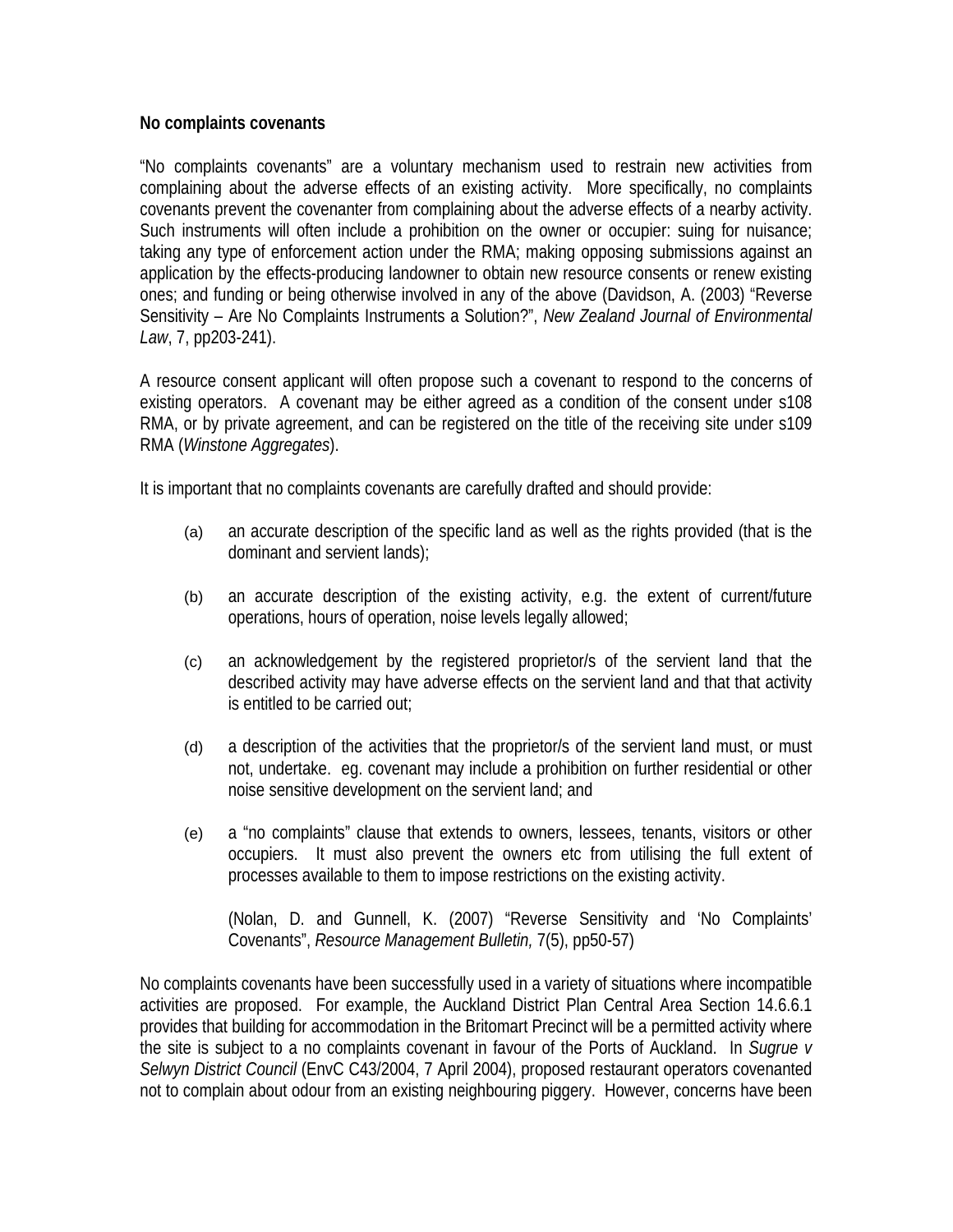expressed regarding the efficacy of such covenants when not accompanied by measures to mitigate cross boundary effects (*Calapashi Holdings Ltd*, at [29]).

No complaints covenants are frequently included by Councils as conditions of resource consents where this is agreed to by the relevant parties. The resource consent will either require the parties to enter into a no complaints covenant, or may contain the full text of the covenant to be entered into.

The enforceability of no complaints covenants was recently tested in the Courts. In *South Pacific Tyres NZ Limited v Powerland(NZ) Limited* (CIV 2008-485-427, unreported, 16 May 2008) the High Court considered an application for summary judgement in relation to a covenant requiring the defendant to register a "transfer creating a restrictive covenant" against property that the defendant owned. The Court considered whether what was broadly termed a "reverse sensitivity covenant" or "no complaints covenant" contravened the RMA and whether it was illegal under the Illegal Contracts Act 1970 (ICA). The Court held that

"…reverse sensitivity covenants like the Covenant in this case do not contravene the principles or provisions of the RMA. In my view, the rights to public participation in the RMA can be waived by an individual giving free and informed consent – as, clearly, the defendant here did.

On an individual level, a person can benefit directly from being able to waive such rights in order to obtain consent to develop their land as they so desire. [paras 61 and 62]

Further the Court held that such a covenant did now allow the plaintiff to contravene the RMA or remove the possibility of RMA duties being enforced. Rather it only precluded the defendant and it's successors in titles from complaining.

A number of earlier cases also reviewed covenants and did not hold them to be invalid or illegal. In example: *Christchurch International Airport Limited v Christchurch City Council* [1997] 1 NZLR 573 (HC) it was argued that such covenants might be unenforceable on public policy and/or Bill of Rights grounds. In that case, the Court considered whether a condition that a consent would only endure so long as the consent holder did not complain was a breach of the right to freedom of expression. The Court held that if the condition was consented to by the applicant then that person had voluntarily given up their rights under the Bill of Rights Act 1990. Even if the condition was not consented to but was reasonable on resource management grounds and otherwise lawful, it would prevail over individual rights as affirmed in the Bill of Rights.

However, it is essential that no complaints covenants, if imposed as a condition of consent under section 108, must meet the following test set out in *Newbury District Council v Secretary of State for the Environment* [1981 AC 578, that is, it must:

- (f) be for a resource management purpose;
- (g) fairly and reasonably relate to the development authorised by the consent; and